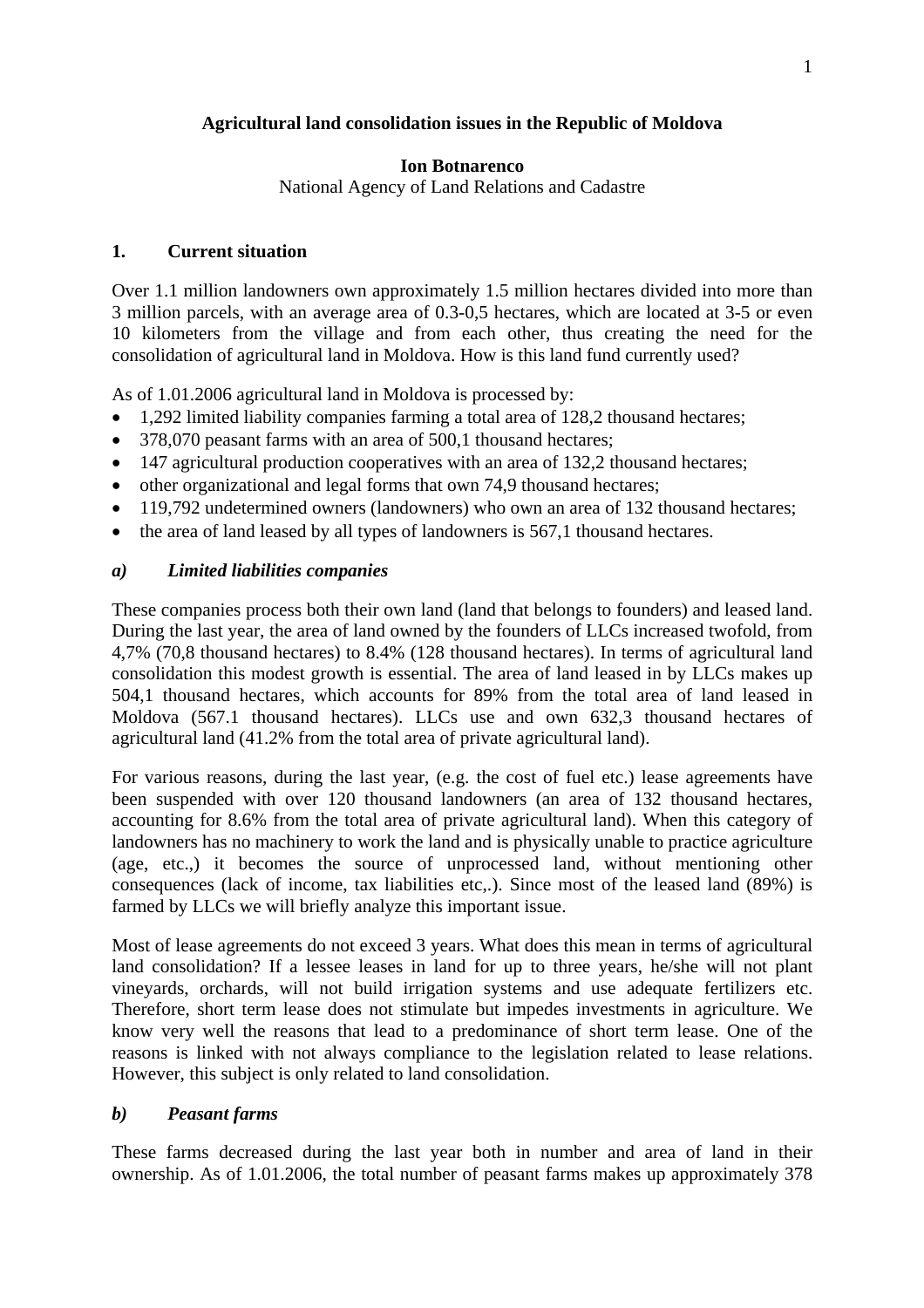thousand or by 124 thousand less than during the same period of the last year. Peasant farms are the target group of land consolidation.

Concurrently, as already ascertained by the world practice, time is necessary in order for peasant farms to reach optimum areas so that they could be considered consolidated and operationally efficient.

In the absence of a banking mortgage system (e.g. a mortgage bank) that could facilitate this process, more time could be needed to consolidate the land of this structure. From the point of view of agricultural land consolidation this is one of the most important problems faced by peasant farms.

During the last year, land consolidation process was carried out within peasant farms. The average area of a peasant farm increased by 0,3 hectares during one year. The increase for this category of landowners is essential (by 25%).

If we selected peasant farms in Moldova according to the criteria of area owned, we would have the following structure:

- there are 377,518 peasant farms with individual areas of up to 5 hectares that farm 497 thousand hectares or 88% of all peasant farms in Moldova
- there are 165 peasants farms with individual areas of 5-10 hectares that farm a total area of 8460 hectares, which accounts 0,3% of all peasant farms in Moldova
- there are 151 peasant farms with individual areas larger than 100 hectares that farm a total area of 56.686 ha, accounting for 10.1% of all peasant farms in Moldova.

We therefore conclude that the number of peasant farms with areas exceeding 5 hectares and that may be considered as being in the process of consolidation make up 552 (whish is 12% from the total area of peasant farms). This category of peasant farms lacks agricultural equipment. They also represent a source of unprocessed land. Many of them are in the process of being liquidated etc.

The decline in the number of peasant farms is a natural process and it will last for a long time, including their liquidation (self-liquidation). It is important to keep this process under control in order not to allow negative aspects.

# *c) Cooperatives (production and business types):*

The number of agricultural cooperatives (marketing and production) during the last year increased by 7 and by 16,1 hectares in terms of area.

This organizational form is a method of consolidation through the method of voluntary association of landowners. Currently, agricultural cooperatives account for 8,6% of the total area of agricultural land in Moldova.

# *d) Processing enterprises.*

To be competitive, they purchase and lease in large areas of agricultural land for a long term that are later planted with vineyards, orchards, and build irrigations systems for vegetable plantations etc.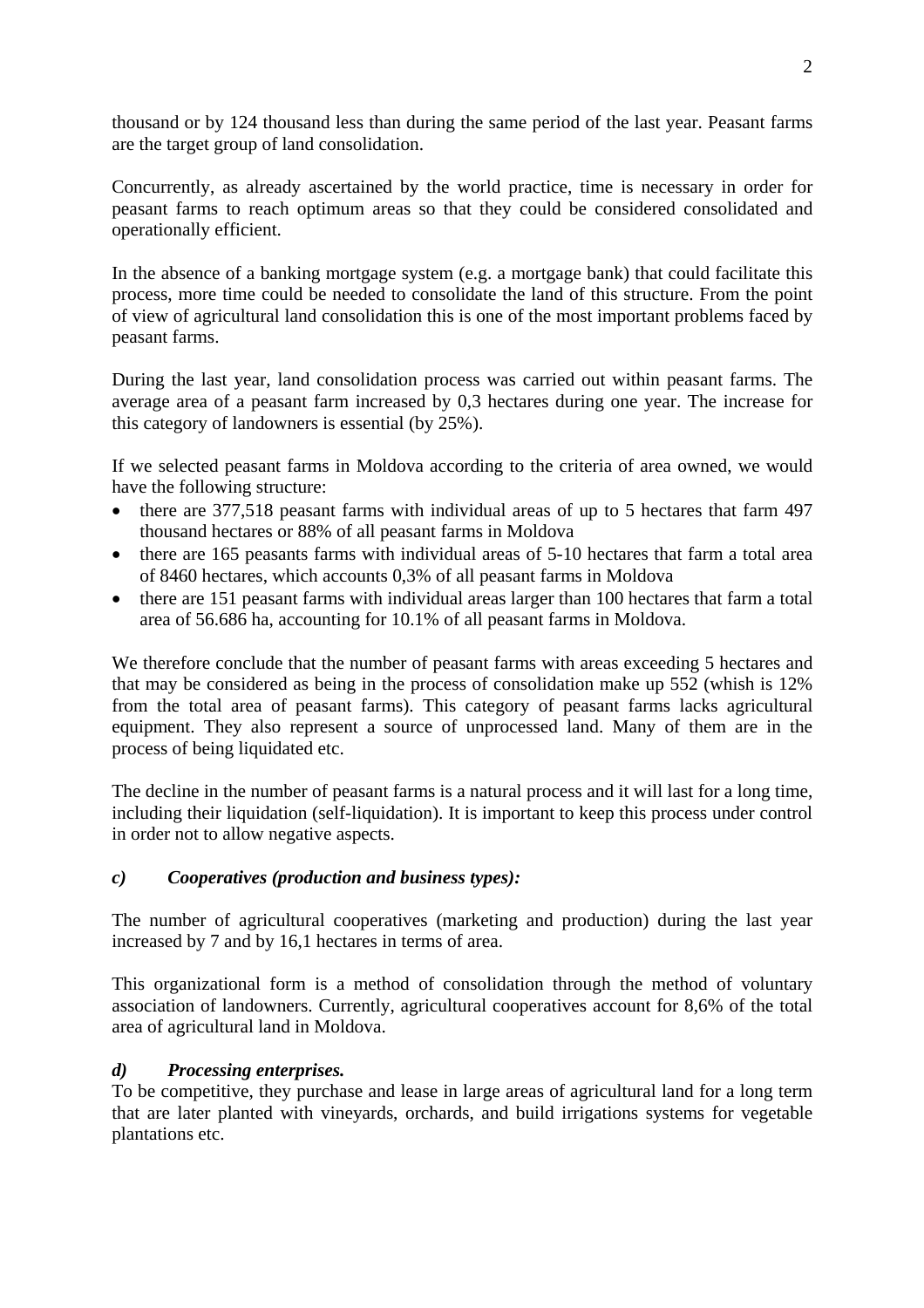### **2. Measures to be taken**

As mentioned, the success of agricultural land consolidation in Moldova depends on many factors of which the most important are organizational and financial. Agricultural Land Consolidation Program thus plays an important role.

Implementation of pilot projects. Firstly, we envisage the development and implementation of six agricultural land consolidation pilot-projects with the technical assistance of the World Bank in Moldova.

To implement these pilot-projects, localities will be selected in order to cover a large spectrum of conditions and peculiarities: North, Center and South.

# *a) Development of the legal framework*

Concurrently with the process of pilot-projects implementation, the legal and normative basis will be reviewed. It is obvious that such a complicated process like agricultural land consolidation cannot take place without the creation of an adequate legal and normative environment. At the same time, the development of the legal and normative framework should be verified with the reality of implementing experimental projects, otherwise we could fail. Therefore, the second most important measure of the program will be the creation of the legal and normative framework.

# *b) Providing tools and research support*

Following the development of the legal and normative framework, attention will be given to provide tools and research support for the process of land consolidation.

Providing the agricultural land consolidation with tools and research support will be broad and will provide for studying and implementing both international experience in this area and local experience collected in the country, climate zone, rayon, locality, field (landscape).

# *c) Establishment of the institutional framework*

According to the findings of World Bank experts, the current institutional framework in Moldova does not satisfy totally the requirements of agricultural land consolidation. The Ministry of Agriculture and Food Industry is the central public authority in the field of agricultural land consolidation that formulates and promotes the Government policy in this area. In order to coordinate interdepartmental activities in the field of land consolidation, it is necessary to establish a corresponding coordination council composed of the representatives of ministries, agencies, civil societies etc.

# *d) Establishment of the financial base*

From the very beginning, it is necessary to acknowledge that the process of agricultural land consolidation involves large costs. Without a fund that will finance consolidation activities, it is impossible to plan future activities. Sources to fund the Program are aimed at channeling and rational use of financial means to solve issues related to the consolidation of agricultural land.